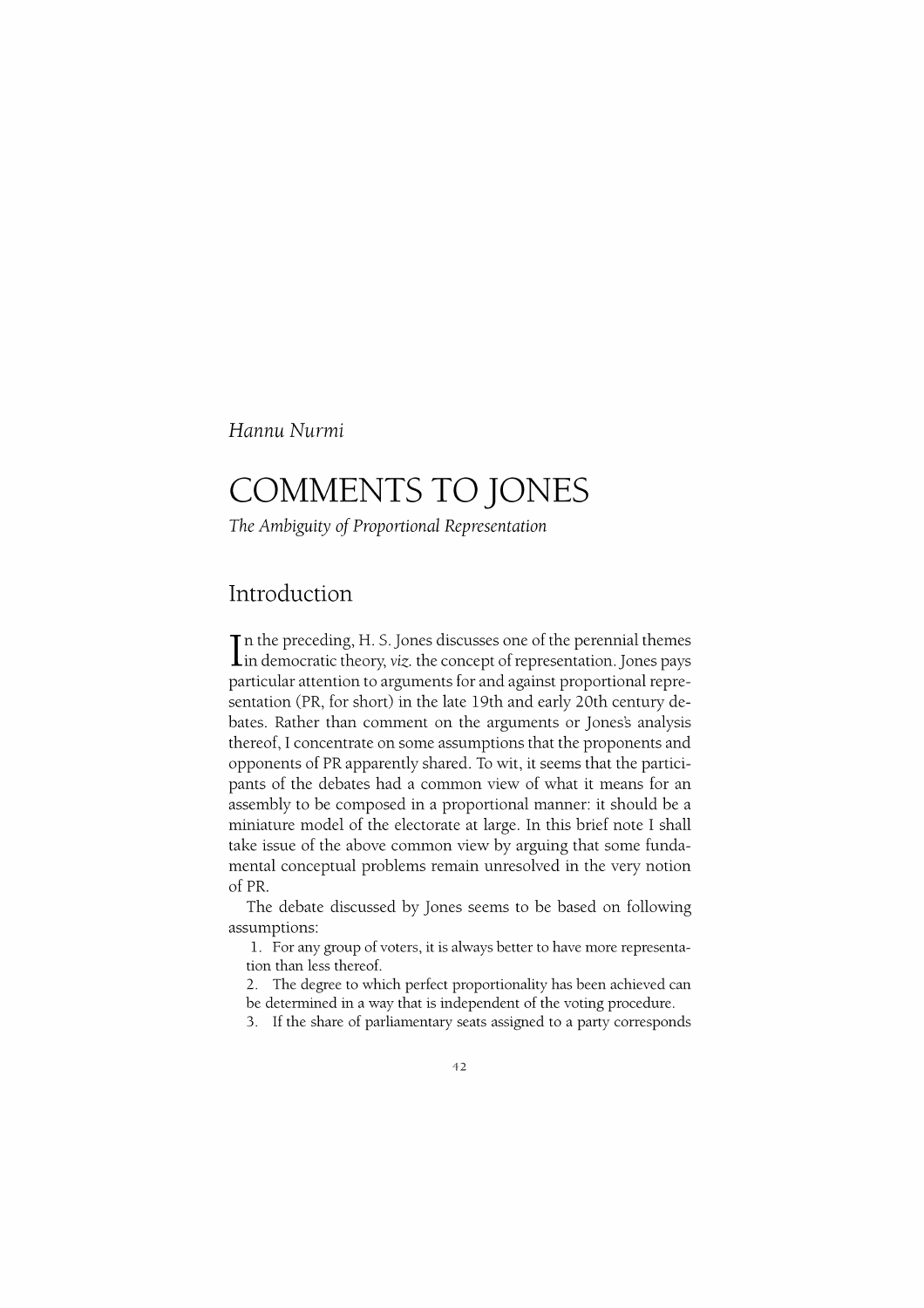to its share of popular vote, then perfectly proportional representation has been achieved.

I shall endeavor to show that, although *prima facie* plausible, each one of these claims can be shown is erroneous. We shall begin with the first claim.

## **Schwartz's Paradox**

Regardless of whether one considers parliaments as venues of public debate or of voting according to predetermined agendas, it intuitively seems that the parties are better off with more seats than less seats. The influence over the voting outcomes seems to increase- or at least not decrease - with additional seats. Similarly, the views of larger representative groups can be expected to be heard better than those of smaller ones. And yet, Schwartz (1996) has shown this to be an erroneous assumption. Consider the following situation involving three parties in a 100-member parliament.

| Party 1              | Party 2              | Party 3              |
|----------------------|----------------------|----------------------|
| $(30 \text{ seats})$ | $(45 \text{ seats})$ | $(25 \text{ seats})$ |
| status quo           | nuclear power        | coal power           |
| coal power           | status quo           | nuclear power        |
| nuclear power        | coal power           | status quo           |

The issue to be decided is the building of a large power plant. The government proposes the building of a nuclear power plant. Its second preference is the status quo (i.e. postponing the decision with the hope that some new energy saving innovations or new energy sources will be found) and the third the building of a coal power plant. Its views are supported by party 2. The preferences of other groups are listed above.

If the parliamentary amendment procedure is used, the "natural" agenda is to vote first on the coal vs. nuclear plant and confront then the winner of this vote with status quo. Since coal is preferred to nuclear power by parties 1 and 3, coal wins the first ballot. In the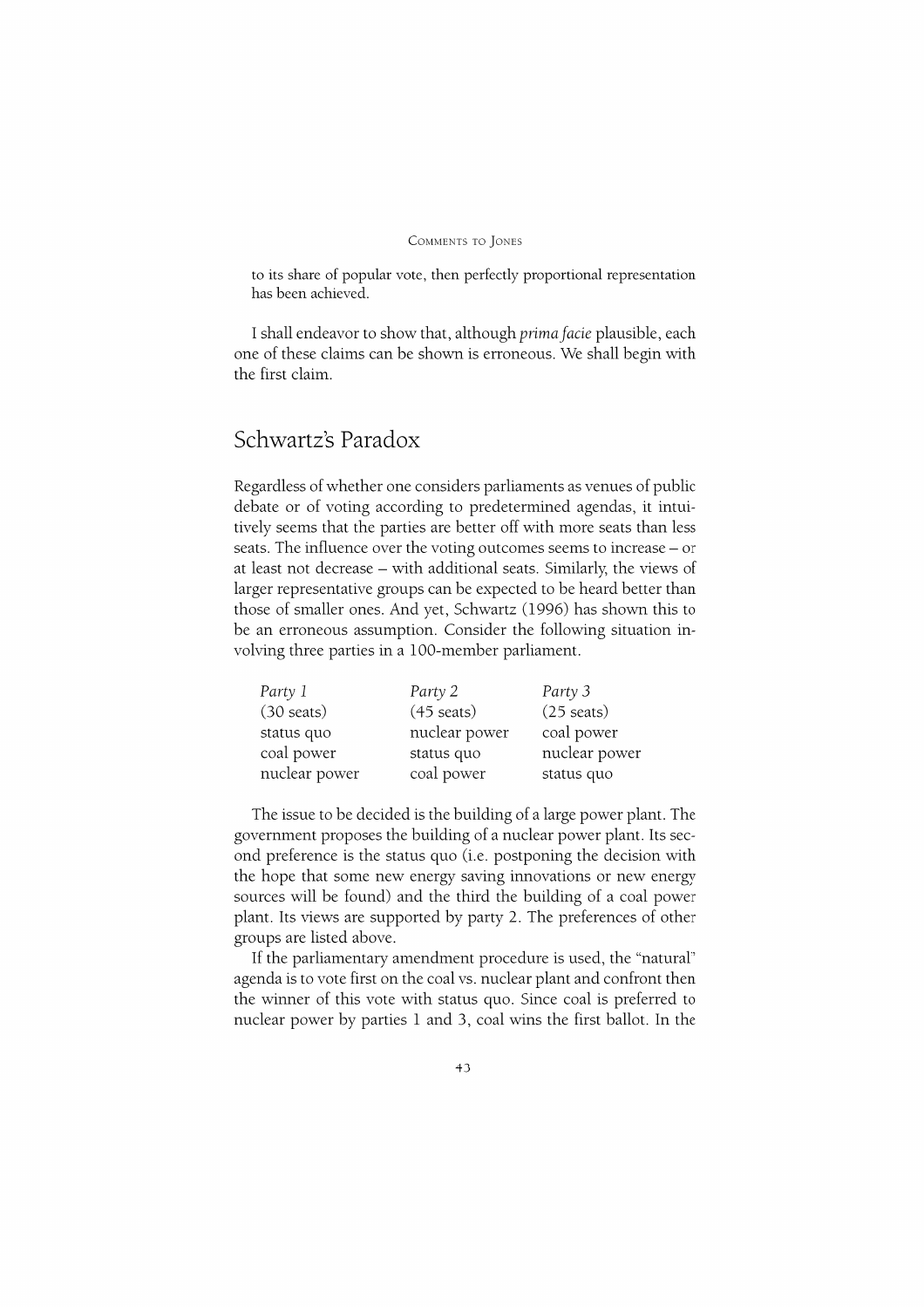#### HANNU NuRMI

second ballot it is defeated by status quo since parties 1 and 2 prefer status quo to coal power. Thus, status quo would seem to prevail. This is the worst outcome from party 3's view-point.

Suppose now that this party had somewhat less representation in the parliament. To be specific, assume that it had 13 instead of 25 seats and that the 12 seats it loses would be evenly distributed between parties 1 and 2. Thus parties 1 and 2 would now have 36 and 51 seats, respectively. This would make the nuclear plant the Condorcet winner, *i.e.* an alternative that defeats all its competitors by a majority of votes. *Eo ipso* the nuclear plant would be the outcome ensuing from the parliamentary vote. This outcome is preferred to the status quo by party 3. This, in turn, means that party 3 would be better off with less representation than with more representation. It is easy to see that all seat distributions that result from party 3 losing 12 or more seats to be equally divided between the other two parties give party 3 a better outcome (nuclear plant) than the original situation where status quo is the result. Thus, less representation is beneficial to party 3. Indeed, in this example party 3 is better off having no representation at all than having a quarter of seats of the parliament. Surely, this observation runs counter the conventional wisdom underlying the debate reported by Jones.

The phenomenon observed in the above table comes pretty close the no-show paradox (Fishburn and Brams 1983; Nurmi 1999). The paradox occurs whenever a group of voters gets a better outcome by not voting at all than by voting according to their preferences. In Schwartz's paradox the abstainers' ballots are redistributed evenly among the competitors. Thus, although not every instance of the no-show paradox is an instance of Schwartz's paradox, they are pretty close to each other. It has been shown by Moulin (1988) that vulnerability to the no-show paradox is fairly common among voting systems. All systems that necessarily elect a Condorcet winner when one exists, may result in a no-show paradox. On the other hand, there are also systems which are bad on both counts, i.e. may result in a no-show paradox and fail to elect a Condorcet winner. Two such systems are widely used: the plurality runoff and alternative vote<sup>1</sup>. We now turn to the meaning of proportionality or rather the profound ambiguity of the concept.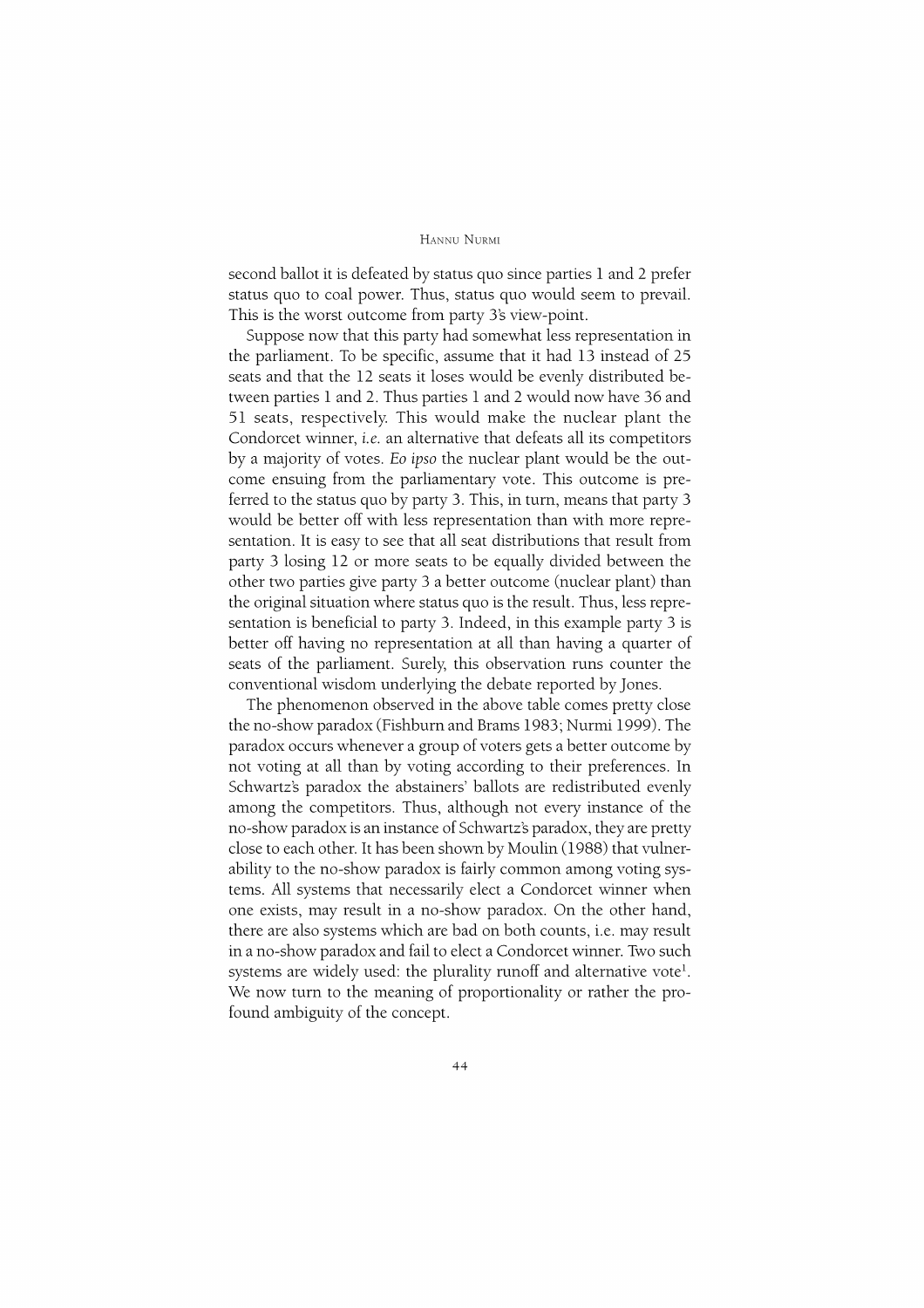# **Proportionality of Opinions**

The intuitive concept of proportionality connects the views of the members of the representative body with those of the electorate at large. According to this intuitive conception, the views of the electorate are determined by election results. But in typical elections, each voter can reveal very little of his/her opinions regarding candidates and/or parties. More often than not, he/she can only pick one alternative (party list or candidate) as his/her favorite. Sure, there are elections, notably of STV or AY variety, that allow for a richer expression of opinions. My point, however, is that assuming that the voters have opinions regarding all candidates or at least several of them, the notion of proportionality underlying current electoral systems becomes ambiguous. Consider an example.

|  | 30% of voters 35% of voters 25% of voters 10% of voters |
|--|---------------------------------------------------------|

Here we have four candidates competing for three seats in a constituency. Systems based on plurality or one person- one vote idea as well as STV would elect A, C and D. Yet, B is ranked first or second by all voters, while D is ranked last by 75% of them. The exclusion of B would seem unreasonable.

By a slight modification of the above table one may create a situation where plurality and STY systems end up with different outcomes. By assigning 35% of the voters to the leftmost group, 40% to the next one, 15 % to the next one and 10% to the rightmost group, we get different results with plurality based systems and STV. The former ends up with A,C and D, while STV results in A,B and C. It is not difficult to see that our notion of proportionality is crucially dependent on the voting system. This - along with voter preferences - determines what kind of seat distributions we consider proportional (see Nurmi 1985 and Baker 1996, for further discussion). Thus, it seems that the second assumption referred to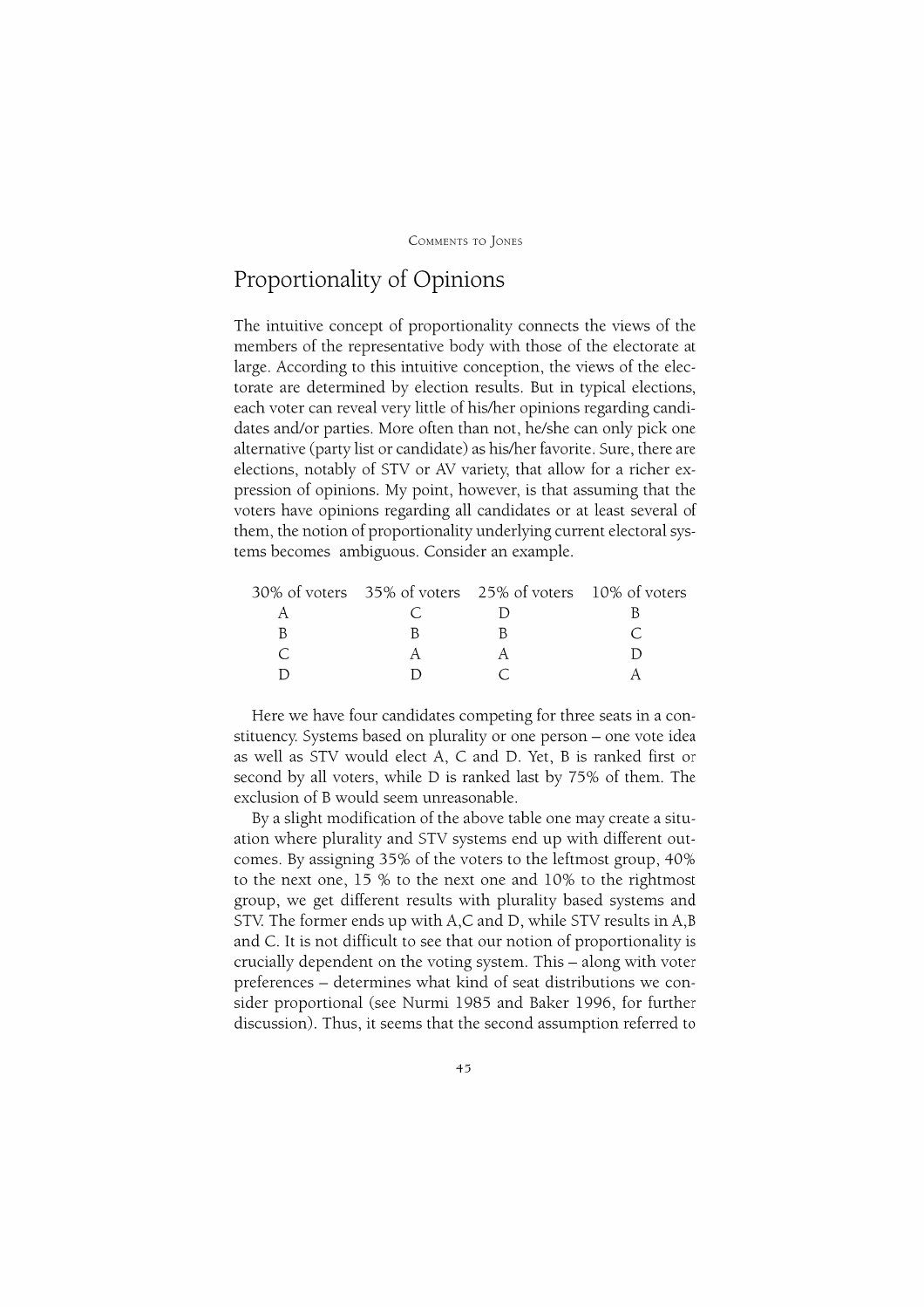#### HANNU NuRMI

above poses problems of rather profound nature. It turns out that the very meaning of proportionality hinges on an implicit assumption of the social choice procedure to be used. Consequently, it may well happen that, given a preference profile, we may have several proportional outcomes (e.g. allocations of parliamentary seats to parties) depending on the underlying choice procedures (e.g. STV, Borda<sup>2</sup> count, plurality).

### **Proportionality of What?**

Suppose now that nearly perfect proportionality has been achieved in the sense that there is an agreement as to what voting procedure is used in defining proportionality and, moreover, the seat distribution of parties corresponds closely to the distribution of support in the electorate. In other words, let us assume that the problem of the preceding section has been solved in a satisfactory manner. The voting body is then assumed to be a miniature model of the electorate at large in relevant respects. Surely our assumption is very strong, but nevertheless it can easily be seen that crucial problems remain open even if the proportionality of seat distribution were our sole *desideratum.* 

Consider a voting body- say, a parliament- with 100 seats. Suppose, moreover, that on the basis of elections held, the perfectly proportional seat distribution would give party A 55 seats, party B 25 seats and party C 20 seats. The main role of parliaments is to enact laws and other norms. In passing legislation, the parliaments resort to collective decision making procedures. Very often the majority rule is being applied. In other words, one looks at decision alternatives in a binary fashion and at any given stage of the procedure chooses that alternative which is supported by a majority in a contest with another alternative (or set of alternatives).<sup>3</sup> It is clear that when the number of seats of a party exceeds that of the majority, it determines the winners in every pairwise contest. Thus, the influence of such a party over the legislative outcomes is decisive. In our example, party A clearly determines the outcome of every pairwise vote. Hence its control over the legislation is complete. With 55% of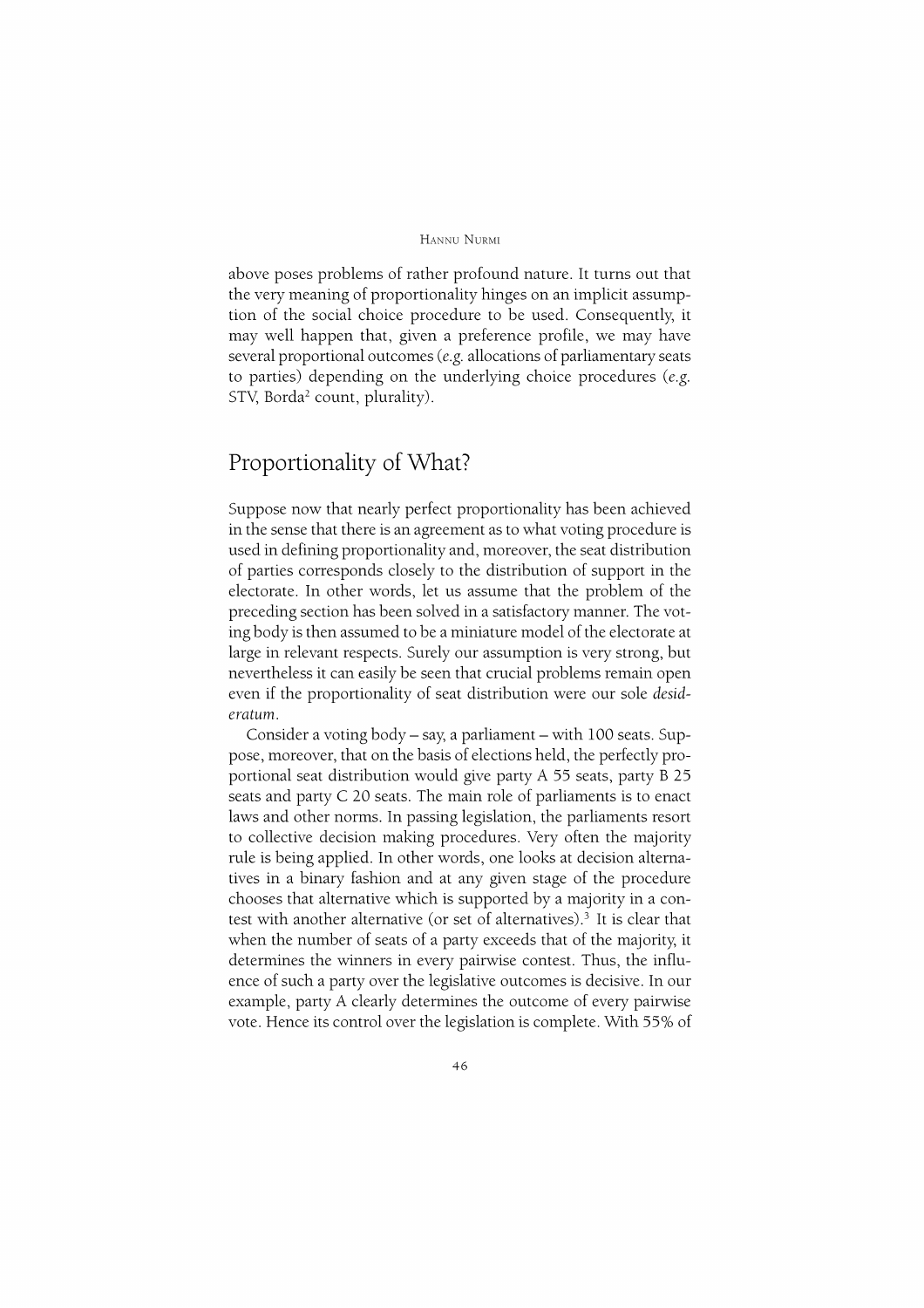the seats  $-$  and, by assumption, of the popular support  $-$  it controls 100% of the legislation.

On the basis of examples like the one just discussed one could argue that what one should distribute proportionally is not seats but voting power, *i.e.* influence over legislative outcomes. This, however, poses the question of measuring the latter. What the above example suggests is that the seat distribution is at times a poor proxy of voting power distribution. In particular under circumstances where one party is capable of dictating the voting outcomes, the distribution of seats to others is largely irrelevant. But is the negative conclusion valid in general, that is, are we in general entitled to the conclusion that the seat distribution gives a distorted picture of the voting power distribution?

The answer to this question depends on one's measure of voting power. There is a rich literature on different measures of *a priori*  voting power. These measures equate voting power with the importance of a party when voting coalitions are assumed to form in specific ways. For example, perhaps the most widely used *a priori* voting power measure, the (normalized) Banzhaf index makes the simplifying – and often empirically false – assumption that all winning coalition are equally likely to form. Under this assumption and taking into account the seat distribution and the required number of votes to pass legislation it counts the number of winning coalitions in which a party is non-redundant. These coalitions are called swings of the party (i.e. the party swings a non-winning coalition into a winning one by joining it). Dividing the number of swings of a party with the total number of swings of all parties gives the Banzhaf index value of the party

Banzhaf index is but one of many measures of *a priori* voting power. Its advantages and disadvantages *vis-a-vis* other similar measures has been a subject of debate for some time (see Felsenthal and Machover 1998, for a relatively recent over-view and analysis). Whatever its shortcomings, it is certainly more informative and useful measure of voting power than the practice of distributing seats to parties in proportion to their popular support. What this practice ignores is the fact that decisions in collective bodies are always made in accordance with decision rules. Typically these state the vote thresholds that have to be exceeded in order to pass new legislation. That a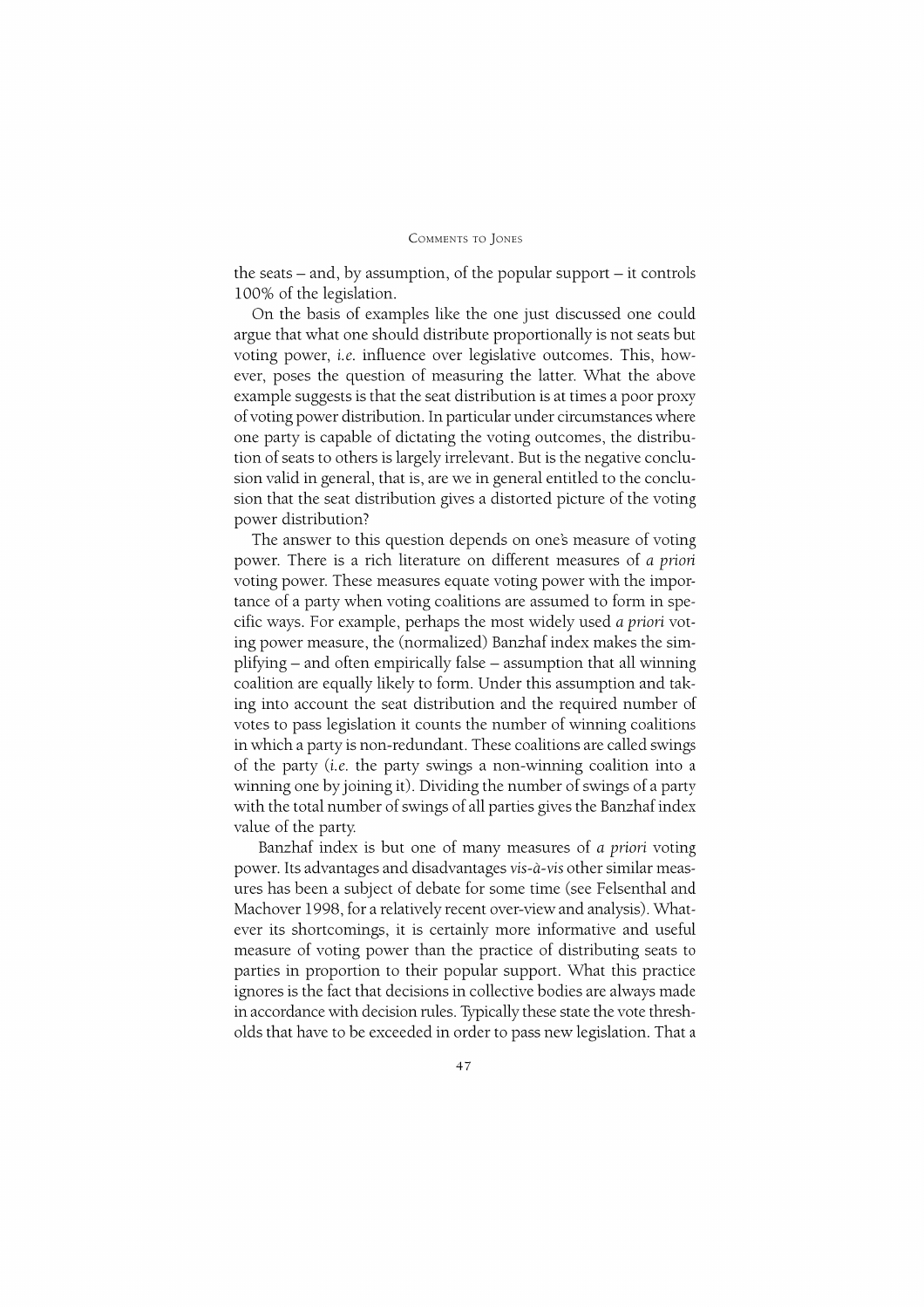#### HANNU NuRMI

measure which takes these thresholds into account is superior to the common practice, seems pretty obvious. What remains an open ques $tion - and a subject of an amazingly hot debate – is whether one$ should include more institutional detail into power measures. One such detail could be the existence of a spatial continuum along which the parties occupy more or less fixed positions. The traditional leftright continuum is an obvious candidate for such a spatial dimension. Whether it still binds the parties in their coalition behavior is, however, somewhat questionable.

### Concluding Remarks

We have discussed three implicit assumptions underlying the 19th century debate on PR. Each one of them turns out to be either false or highly problematic. The first states that it is always better to have more representation than less is simply false as shown by Schwartz's paradox. The second assumption states that we can recognize a proportionally composed voting body when we see it. Our preceding discussion shows, however, that the notion of proportionality is highly procedure-dependent. What is a proportional distribution in the sense of one procedure may not be that in the sense of another method. The third assumption equates voting power distribution with seat distribution. It seems to be false in a wide variety of cases.

#### Notes

- l Alternative vote (AV) is simply the application of single transferable vote system to single-member constituency, whereupon the quota needed for election is 50%.
- *2* Borda count is a voting system based on similar ballots as STY. With k alternatives, each first rank gives an alternative k-1 points, each second rank k-2 points etc. The Borda winner is the alternative with the largest sum of points.
- 3 We have no space here for a discussion on variants of parliamentary voting procedures. The amendment procedure used *e.g.* in Finland, Sweden and the United States is binary in the sense of confronting